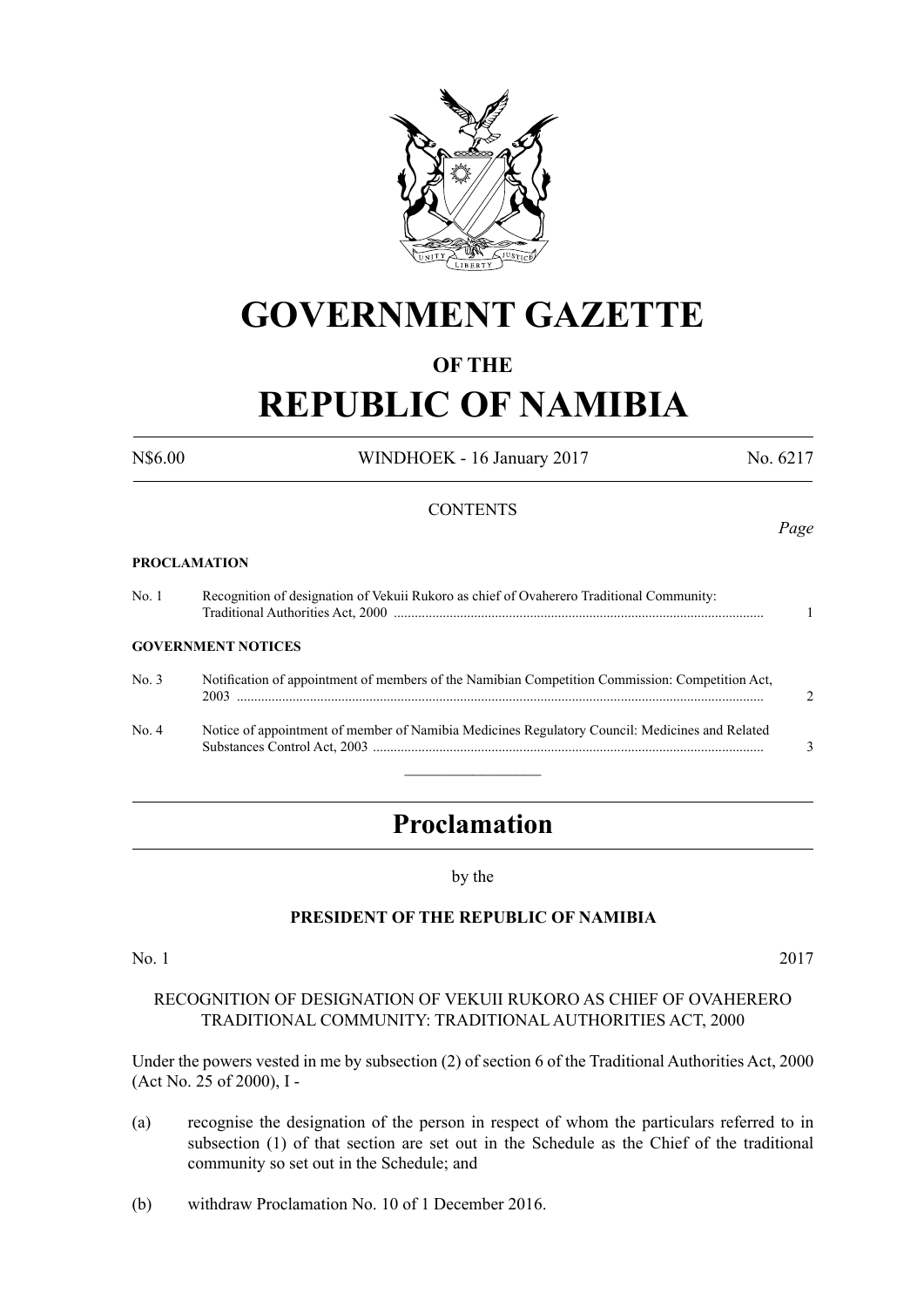Given under my Hand and the Seal of the Republic of Namibia at Windhoek this 15th day of December, Two Thousand and Sixteen.

#### **Hage G. Geingob President BY ORDER OF THE PRESIDENT**

#### **SCHEDULE**

| <b>OVAHERERO TRADITIONAL AUTHORITY</b> |                  |  |
|----------------------------------------|------------------|--|
| Name:                                  | Vekuii Rukoro    |  |
| Office:                                | Chief            |  |
| Traditional title:                     | Ombara Otjitambi |  |
| Date of designation:                   | 3 November 2016  |  |
| Traditional community:                 | Ovaherero        |  |
|                                        |                  |  |

### **Government Notices**

#### **MINISTRY OF INDUSTRIALISATION, TRADE AND SME DEVELOPMENT**

No. 3 2017

#### NOTIFICATION OF APPOINTMENT OF MEMBERS OF THE NAMIBIAN COMPETITION COMMISSION: COMPETITION ACT, 2003

I make known that the following persons named in the Table as Members of the Namibian Competition Commission has been appointed in terms of section 5 of the Competition Act, 2003 (Act No. 2 of 2003), respectively, for the period of three years with effect from the dates indicated in Column 3 opposite their positions in Column 2.

#### TABLE

|                              |                 |                   | 4                      |
|------------------------------|-----------------|-------------------|------------------------|
| <b>Members</b>               | <b>Position</b> | Appointment       | <b>Terms of office</b> |
| 1. Dr. Sakeus Akweenda       | Chairperson     | 11 February 2015  | 3 years                |
| 2. Mr. Gideon Shilongo       | Member          | 11 February 2015  | 3 years                |
| 3. Ms. Teresa Kaulihowa      | Member          | 11 February 2015  | 3 years                |
| 4. Ms. Lesenda Grace Mohamed | Member          | 17 September 2016 | 3 years                |
| 5. Ms. Malverene Theron      | Member          | 17 September 2016 | 3 years                |

 $\frac{1}{2}$ 

**I. NGATJIZEKO MINISTER OF INDUSTRIALISATION, TRADE AND SME DEVELOPMENT** Windhoek, 9 December 2016